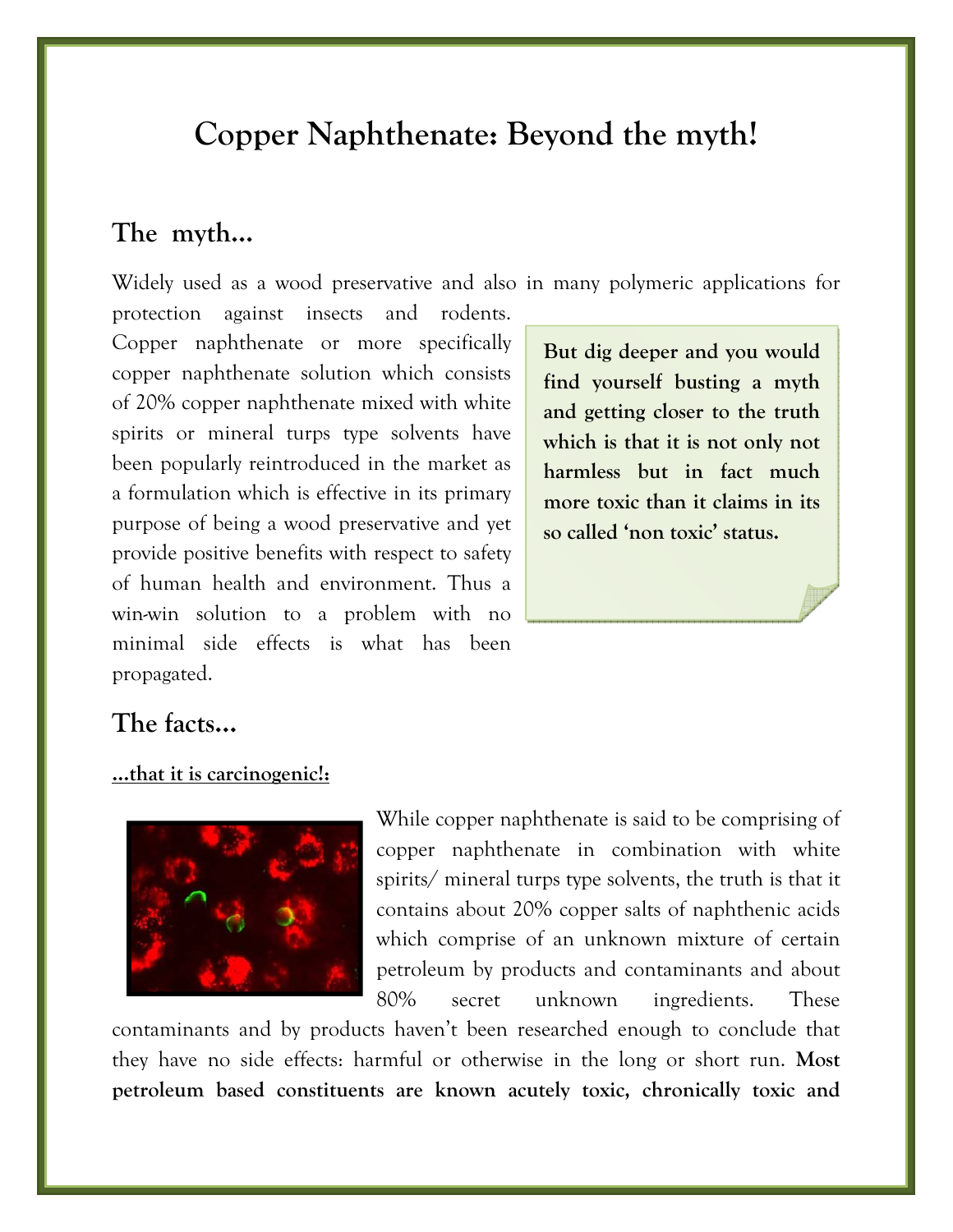**carcinogenic compounds!** Moreover they are volatile which means that at any point of time the air surrounding you could be laden with lethal carcinogens: not a very comforting thought especially since you are told that what you are using is non toxic!!!

### ...that there are disorders!:

Moreover copper naphthenate is an oil-based wood preservative. Most oil based preservatives are easily absorbed through the skin as also by inhalation. Chronic exposure to these preservatives can lead to anemia and it also increases the permeability of membranes which can accelerate the uptake of other toxic substances. Children in particular are more susceptible as they can easily ingest these chemicals within their systems! They are also neurotoxic and can affect nerve transmission and damage the central nervous system. Tests submitted to EPA have found that Copper Naphthenate induces DNA damage. Inhalation of copper dusts and fumes is reported to lead to nasal congestion as also congestion of the upper digestive and perforation of the nasal septum.

### ...the various reports:

A report by the Department of Medicine, Pharmacology and Psychiatry, Vanderbilt University School of Medicine, Nashville, Tennessee correlates the widespread application of copper naphthenate and copper absorption in humans and animals. It studied a family of three individuals who lived in a home where copper naphthenate was sprayed on the inner foundation. In two of these individuals, serum copper levels were elevated when first measured months after copper

naphthenate was sprayed in the home! This report suggests the need for further study of the absorption and relative toxicity of copper naphthenate. Now isn't that a direct contradiction to the so called consolidated facts that copper naphthenate is non toxic.??

Another report by the Department of

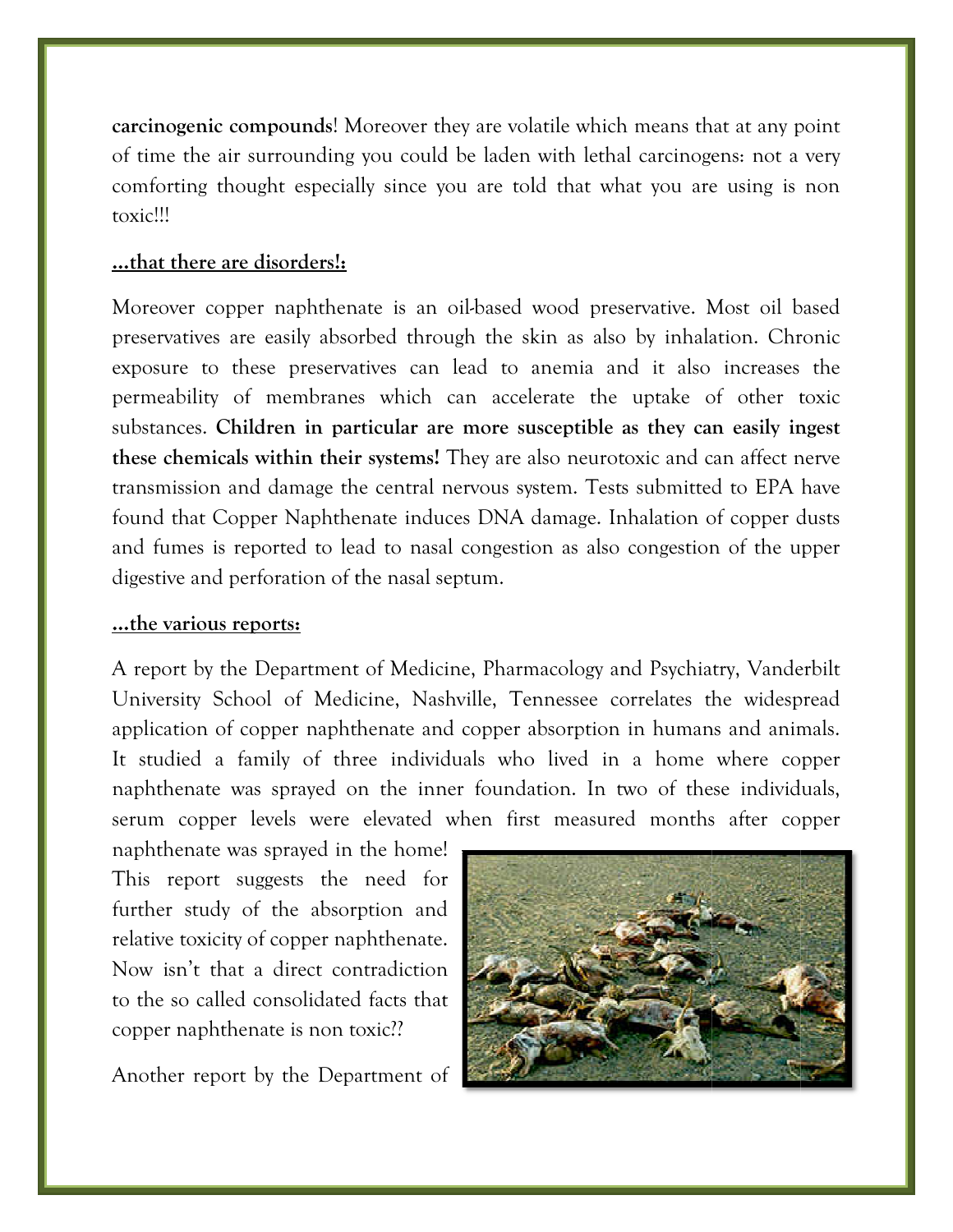# *QUICK FACTS:*

- $\checkmark$  Tests submitted to EPA have found that **Copper Naphthenate induces DNA damage.**
- $\checkmark$  A significant high release mechanism as a result of which **they can spread rapidly in the groundwater and surface water reserves.**
- 9 **Metal fume fever, wheezing and rales have been reported in workers exposed to fine copper dust.**
- 9 **Vapors of copper salts may form explosive mixtures with air which can travel to the source of ignition and flash back.**

Diagnostic Medicine/Patho-biology, College of Veterinary Medicine, Kansas State University studied the effects of copper naphthenate toxicosis in cattle. The results were quite alarming as fourteen cattle on a Kansas pasture died from ingestion of a wood preservative compound containing copper naphthenate. Clinical signs included depression, anorexia, ataxia, diarrhea, and recumbency. Grossly visible lesions included perirenaledema, pale kidneys, and stomach ulceration. All the cows that had postmortem evaluations had extensive renal cortical tubular necrosis. The findings indicated that the copper naphthenate may have contributed to abomasal ulceration.

#### **…heavy metal poisoning:**

Being a heavy metal based compound there are many risks with handling copper which also need to be taken into account: Metal fume fever, wheezing and rales have

been reported in workers exposed to fine copper dust. Dyspnea has developed after oral copper exposure. Pulmonary edema and alveolar inflammation have been noted in animals. **Skin exposure could result in severe irritation, itching, erythema, dermatitis and eczema. Moreover ingestion of copper salts** 



**can even lead to gastroenteritis with severe vomiting.** Menke's disease which is an anemia disorder was recognized as a copper absorption disorder according to a report prepared by Rutgers the State University of New Jersey. The report also relates several other diseases with accumulation of toxic levels of copper in the liver and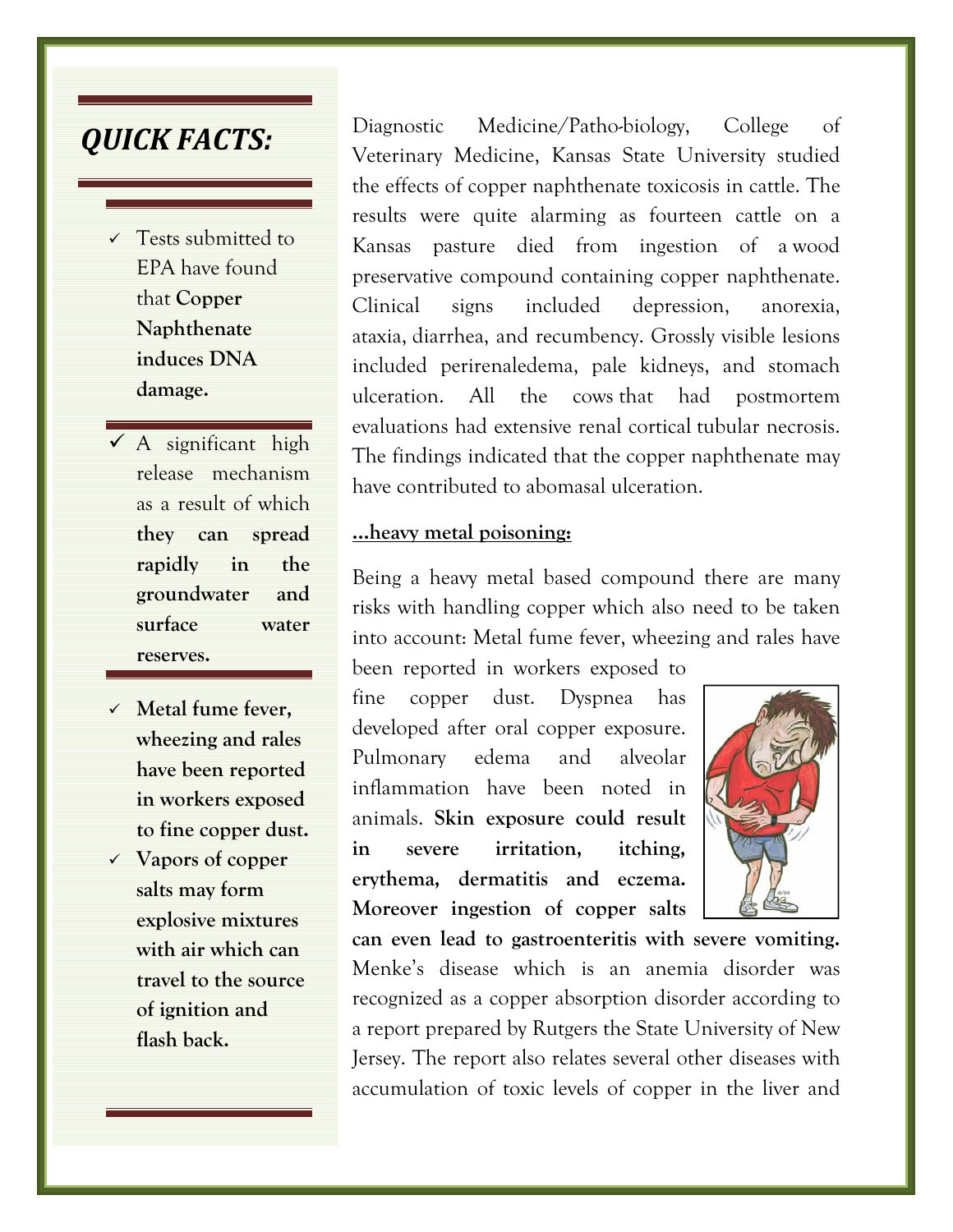other tissues without excessive intake of the same. Mucosal erosions and burning epigastric sensations with diarrhea have been reported. Vapors of copper salts may form explosive mixtures with air which can travel to the source of ignition and flash back. Most vapors are heavier than air which spread along the ground and collect in low or confined areas (sewers, basements, tanks). Vapor explosion and poison hazard indoors, outdoors or in sewers

**NO MORE TOXIC FUMES** 

#### **…extrusion problems: stink, hazards et al:**

*temperatures the workers in contact would be subjected to a deadly cocktail of carcinogenic* 

Moreover application of copper naphthenate for protection of polymeric applications such as wires and cables would entail the extrusion of copper naphthenate master batches along with the polymer. This process itself is quite replete with inconveniences like the **extremely** 

**offensive smell of the master batch which the workers are often subjected to over a significant stretch of time as also various hazards related to the process itself.**

*compounds!!!* 

extrusion processes. Moreover the volatile fumes that Moreover it *are caused can be really lethal because with every 10oC rise in temperature the toxicity rises by three to four times which means that at polymer processing*  Copper naphthenate can pose as a fire hazard at higher temperatures which is generally the case with forms explosive mixtures  $\ell$  are caused can be really lethal with oxygen which can be fatal to  $\ell$  because with every IVC rise in  $\ell$  workers who might be handling  $t$  imperature the toxicity rises by  $t$  the extrusion process.

## **Beyond the myth…!**

Probably the reason why copper naphthenate has been

classified as non toxic and relatively

harmless is because of lack of extensive research undertaken to explore its various problems and side effects. But the above reported results show how it has been found to be toxic and therefore extensive study of the

**Finland, Indonesia, Korea, Netherlands, New Zealand, Saint Lucia, Sweden, Australia, Austria, Cyprus, Norway and Sri Lanka have banned the use of the Copper Naphthenate.**